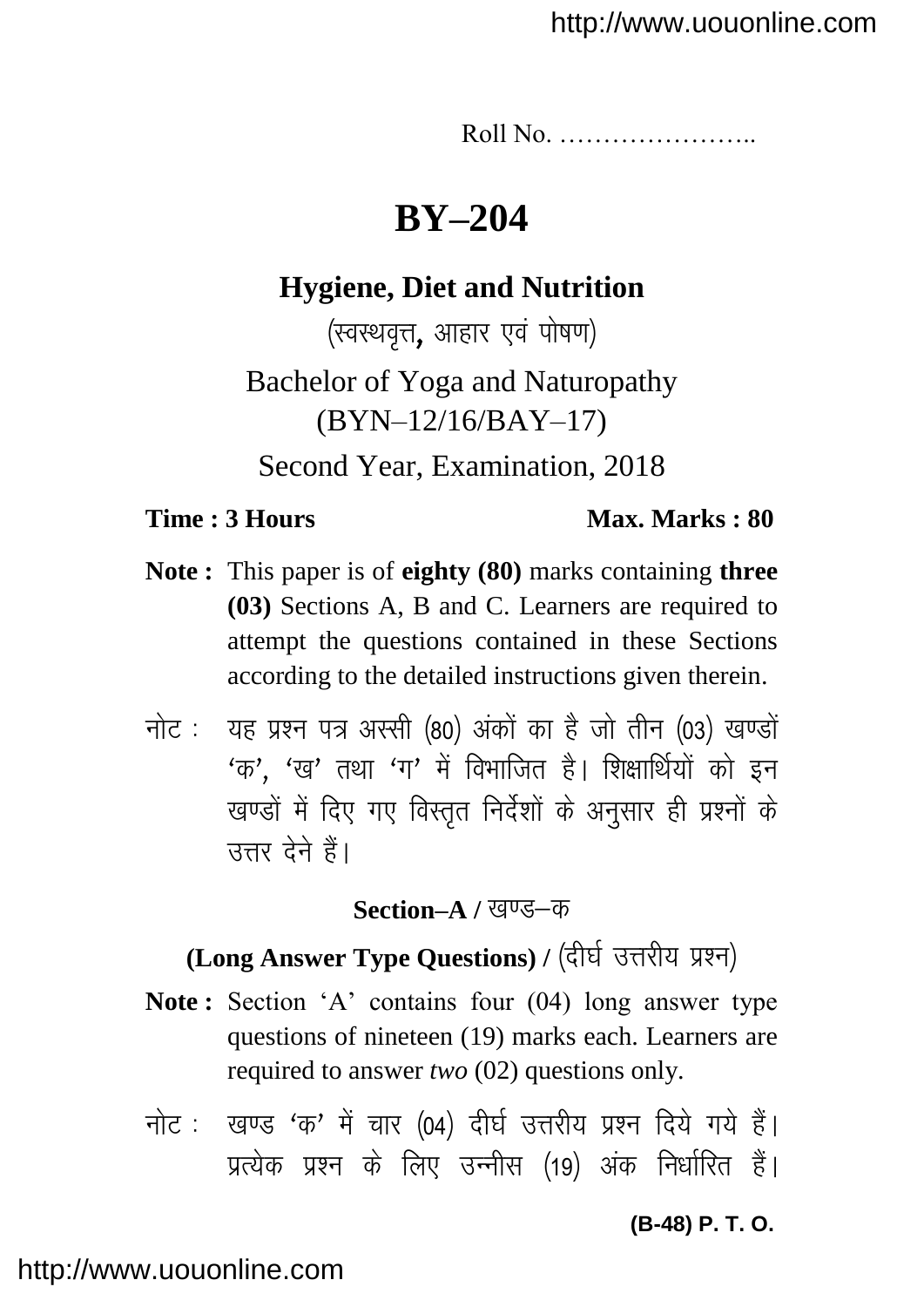### **[ 2 ] BY–204**

शिक्षार्थियों को इनमें से केवल दो (02) प्रश्नों के उत्तर देने हैं।

- 1. Explain in detail the concept of Health with definitions. विभिन्न परिभाषाओं से स्वास्थ्य के स्वरूप को सविस्तार समझाइए।
- 2. Describe the Ratricharya in detail. रात्रिचर्या की विस्तृत व्याख्या कीजिए।
- 3. Explain the importance and benefits of Achar Rasayana. आचार रसायन का महत्व एवं लाभ बताइये।
- 4. Throw light on balanced diet. 'संतुलित आहार पर प्रकाश डालिए।

## **Section–B / खण्ड–ख**

# (Short Answer Type Questions) / (लघु उत्तरीय प्रश्न)

- **Note :** Section 'B' contains eight (08) short answer type questions of eight (08) marks each. Learners are required to answer *four* (04) questions only.
- नोट: खण्ड 'ख' में आठ (08) लघु उत्तरीय प्रश्न दिये गये हैं। प्रत्येक प्रश्न के लिए आठ (08) अंक निर्धारित हैं। शिक्षार्थियों को इनमें से केवल चार (04) प्रश्नों के उत्तर देने  $\frac{4}{5}$
- 1. Explain the construction of body by nutrition. पोषण द्वारा शरीर निर्माण की व्याख्या कीजिए।
- 2. Explain the importance of diet. आहार का महत्व बताइए।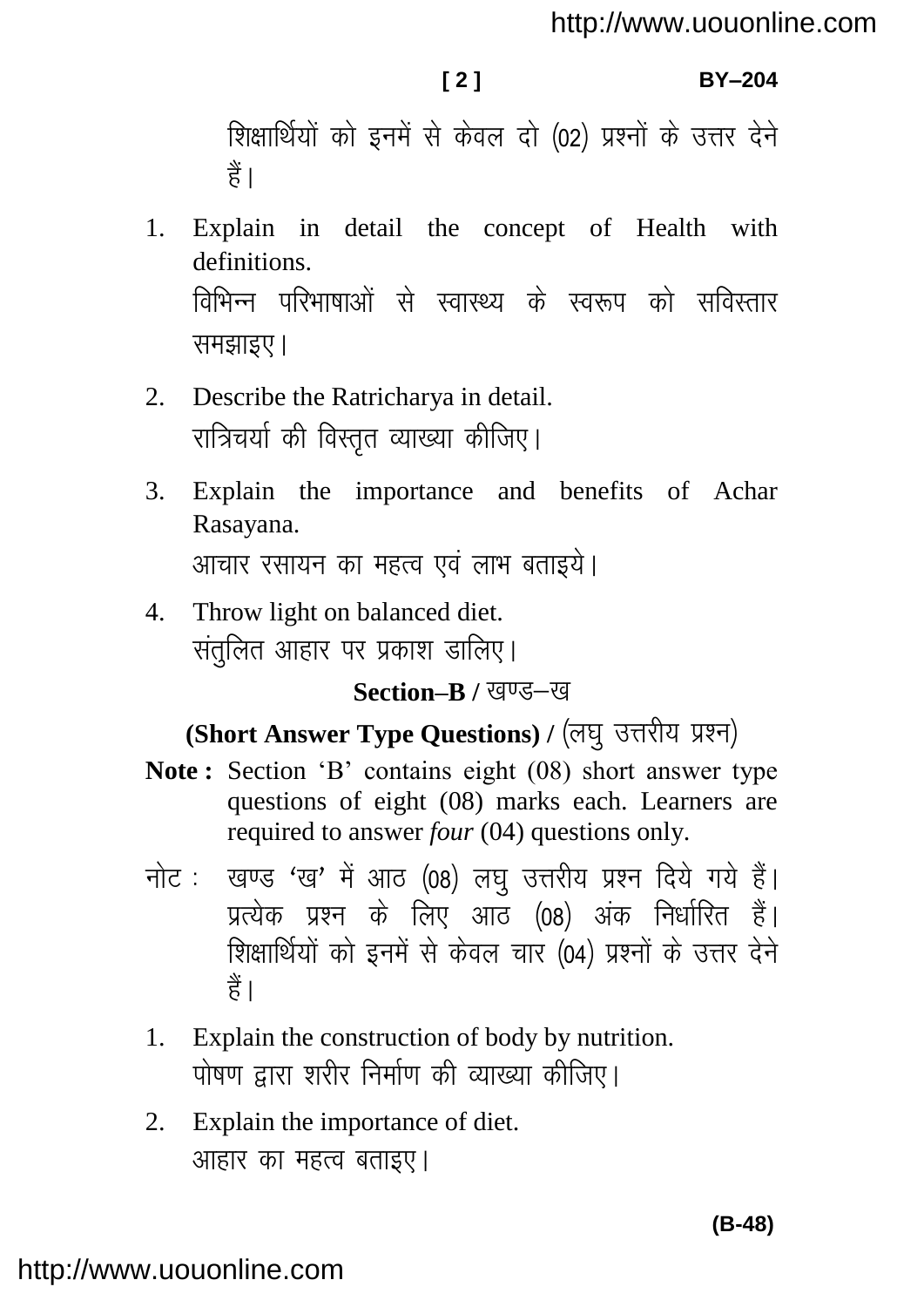### **[ 3 ] BY–204**

- 3. What is the concept of nutrition ? पोषण की अवधारणा क्या है ?
- 4. Explain Sandhya Charya. संध्या चर्या की व्याख्या कीजिए।
- 5. What is the distribution of Season ? ऋत विभाजन क्या है ?
- 6. Write the Basant Ritucharya. बसन्त ऋतुचर्या लिखिए।
- 7. What is the objective of Swasthya Vritta ? स्वस्थवृत्त का प्रयोजन क्या है ?
- 8. Explain massage. मालिश की व्याख्या कीजिए।

## Section–C / खण्ड–ग

# **(Objective Type Questions) / (वस्तुनिष्ठ प्रश्न)**

- Note: Section 'C' contains ten (10) objective type questions of one (01) mark each. All the questions of this Section are compulsory.
- नोट: खण्ड 'ग' में दस (10) वस्तुनिष्ठ प्रश्न दिये गये हैं। प्रत्येक प्रश्न के लिए एक (01) अंक निर्धारित है। इस खण्ड के सभी प्रश्न अनिवार्य हैं।
- 1. What do you mean by Ritu Sandhi ? ऋतू सन्धि से आप क्या समझते हैं ?
- 2. What is balanced diet ? संतुलित आहार क्या है ?